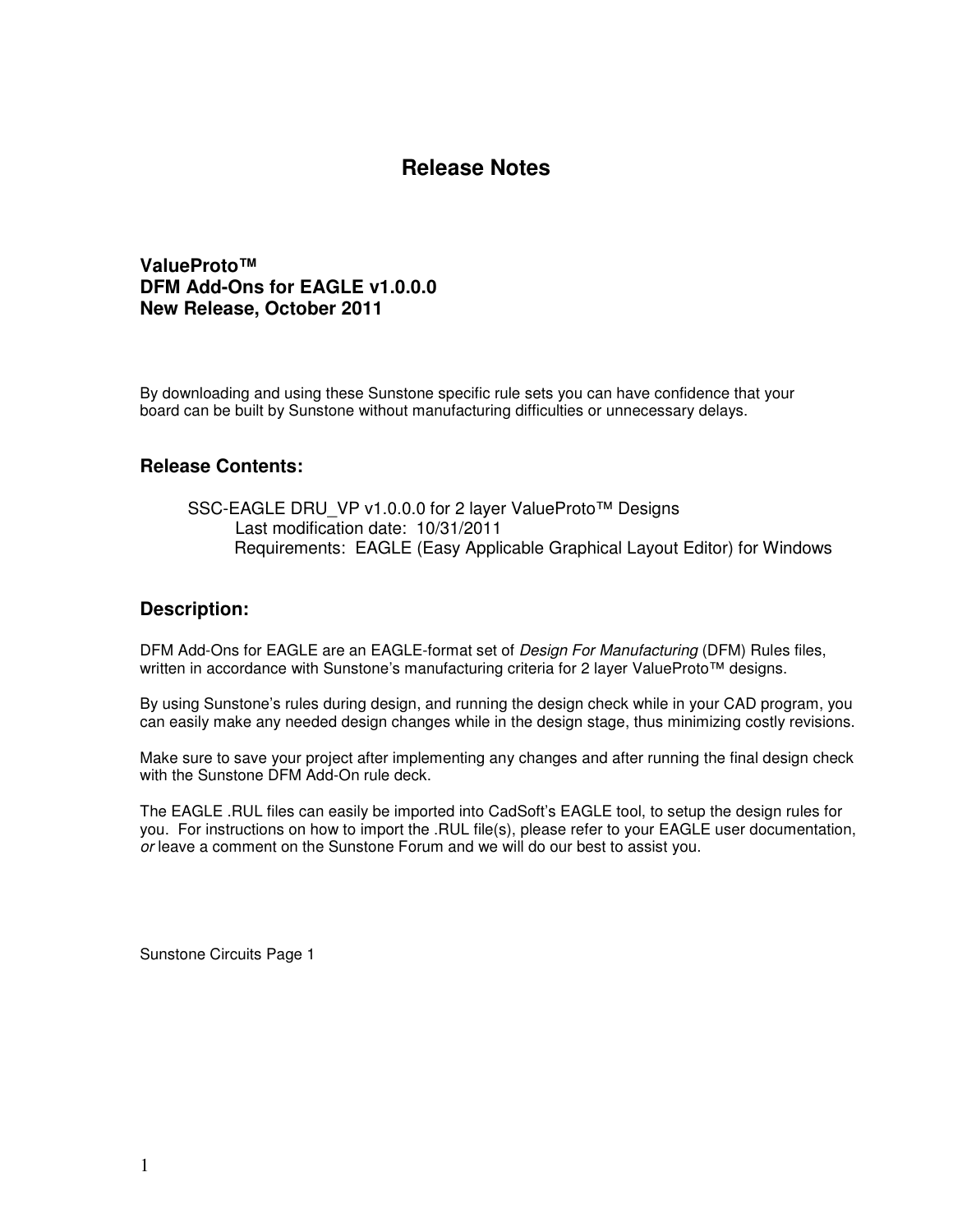#### **Functional Notes:**

Clearance ~ Sunstone has a minimum trace/space width of 7 mils for our ValueProto™ Service. This can be increased if needed as long as other manufacturing requirements are met. Please note the following, as stated in the EAGLE help menu:

A polygon in the special signal named OUTLINES will be used to generate outlines data and as such will not adhere to these clearance values. Make sure that you always delete the OUTLINES polygon after generating the outlines data. Leaving this polygon in your drawing will cause short circuits since this special polygon does not adhere to the Design Rules!

Distance Setting ~ Copper/Dimension Sunstone's DFM rules have a Copper/Dimension distance setting of 20 mils to ensure that there is adequate space between outermost copper feature and the board outline. The Dimension layer (Layer 20) will also have hole placement outlines that are located on the pcb. Sometimes DRC errors that occur when a pad is too close to one of these hole "outlines" may be ignored.

Please review the following information regarding Distance from EAGLE Help on *Design Rules*.

The Distance tab defines the minimum distance between objects in signal layers and the board dimensions, as well as that between any two drill holes. Note that only signals that are actually connected to at least one pad or smd are checked against the board dimensions. This allows edge markers to be drawn in the signal layer without generating DRC errors.

For compatibility with version 3.5x the following applies: If the minimum distance between copper and dimension is set to 0 objects in the Dimension layer will not be taken into account when calculating polygons (except for Holes, which are always taken into account). This also disables the distance check between copper and dimension objects.

Masks ~ Sunstone DFM rules have a minimum value of 3 mils on the radius for soldermask openings, to ensure proper openings for pads, vias, and SMD's. If needed, this minimum value can be adjusted (as long as other manufacturing requirements are met) depending on your needs. And since EAGLE also automatically generates a solder stop mask for vias, you may elect to have the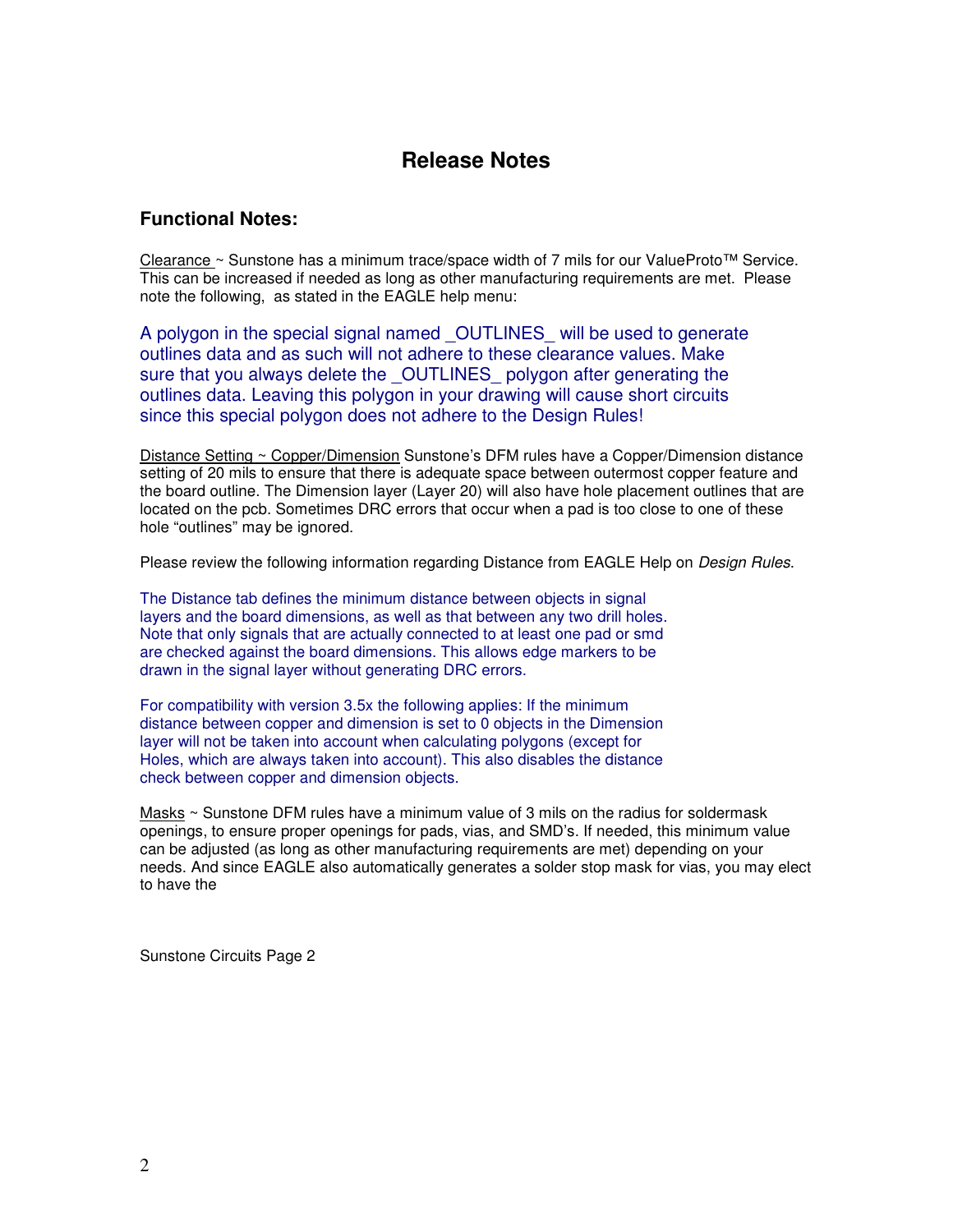vias covered by soldermask. Please review the help topic below located on the FAQ section on CadSoft's website http://www.cadsoftusa.com/training/faq/#13.

EAGLE generates by default a solder stop mask for each Via (also for Pads and SMDs, of course). This means the Via is free of coating material. The solder stop mask is drawn automatically in the layers 29, *tStop*, for the top side and 30, *bStop*, for the bottom side. The size of the solder stop mask can be determined in the Design Rule's Mask settings. See the values for Stop. By default the value is fixed to 4 mils. Minimum and Maximum are set to the same values therefore. If you want to have a diameter-dependent mask you could also define a certain percentage. The resulting value can be limited by a minimum and a maximum.

In order to have vias coated, EAGLE allows you to set the solder stop Limit in the Design Rules' Mask tab. Here you can define a value which is dependent on the drill diameter of the via. Let's assume you would like to set the Limit to 0.012 inch. Now all vias in the layout up to a drill diameter of 0.012 inch will be covered with coating material. All those vias that have bigger drills will stay uncovered. In case you want to have some smaller drilled vias uncovered, you have the possibility to select vias out of those that are covered in order to uncover them. This can be done with the command CHANGE STOP ON | OFF in the Layout Editor. This also works for groups.

By the way: It is allowed to draw areas that should remain free of coating material in the tStop/bStop layers directly. But it is not possible to delete certain automatically generated solder stop symbols there. You have to deal with Limit and CHANGE STOP ON | OFF instead.

Drill Sizes Please note: Our ValueProto Products feature preset Drill sizes.

The original hole sizes in your design file will be redefined during an in-house scripting process. For instance, a hole size of 0.0179" (or 17.9 mils), will be drilled using a 0.0200" (or 20 mil) drill bit for a 16 mil finished hole size. Please refer to Table below.

For our Quick Turn services you should adjust your hole sizes to match the *finished* sizes in the chart below for accurate results.